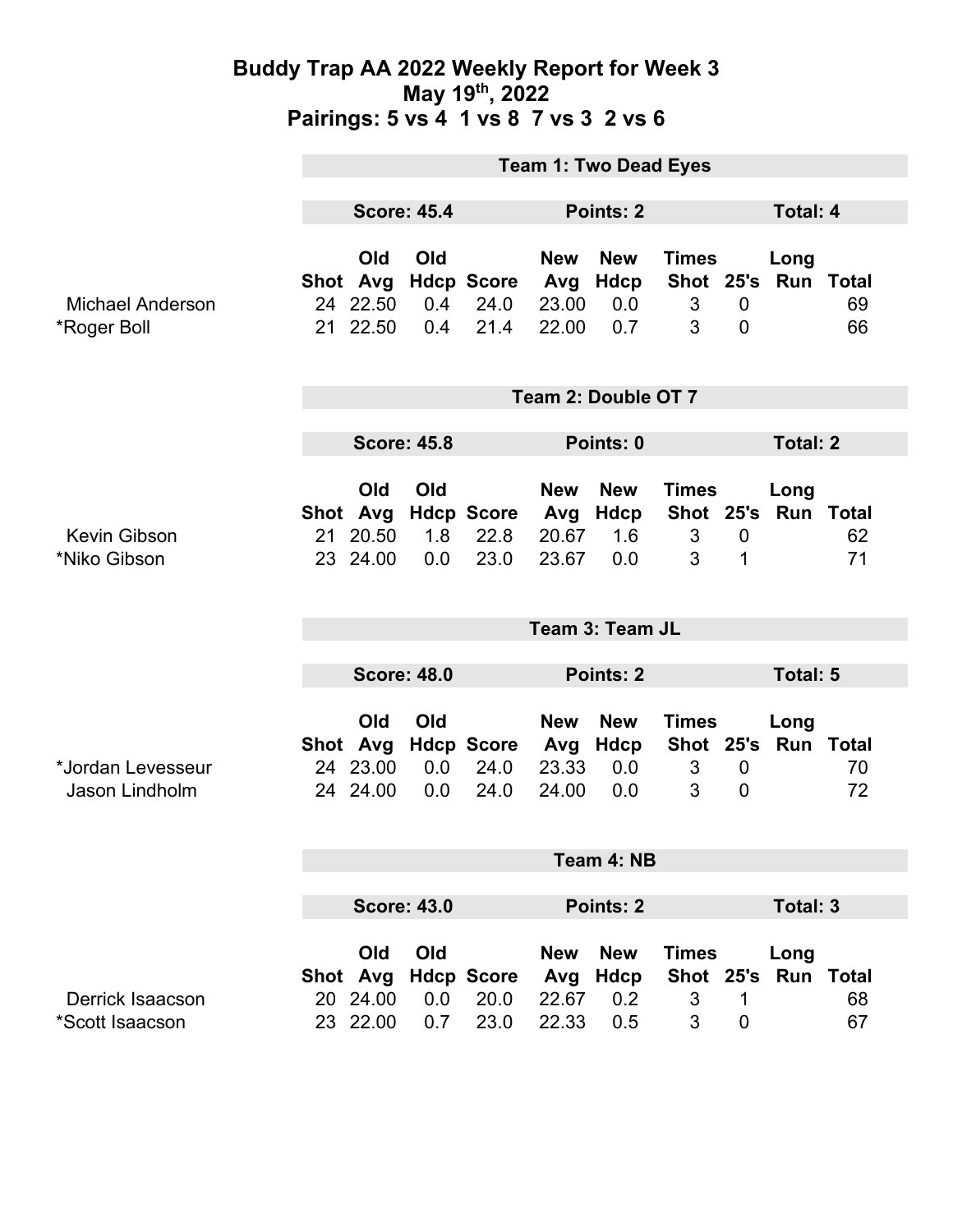### **Buddy Trap AA 2022 Weekly Report for Week 3 May 19th, 2022 Pairings: 5 vs 4 1 vs 8 7 vs 3 2 vs 6**

|                                          | <b>Team 5: D-Squared</b>  |                                         |                   |                                   |                                     |                                  |                                     |                             |                             |          |
|------------------------------------------|---------------------------|-----------------------------------------|-------------------|-----------------------------------|-------------------------------------|----------------------------------|-------------------------------------|-----------------------------|-----------------------------|----------|
|                                          | <b>Score: 42.4</b>        |                                         |                   | Points: 0                         |                                     |                                  | Total: 4                            |                             |                             |          |
| Dan Lahlum<br>*Daniel Lahlum             |                           | Old<br>Shot Avg<br>19 22.50<br>23 24.00 | Old<br>0.4<br>0.0 | <b>Hdcp Score</b><br>19.4<br>23.0 | <b>New</b><br>Avg<br>21.33<br>23.67 | <b>New</b><br>Hdcp<br>1.2<br>0.0 | <b>Times</b><br>3<br>3              | $\mathbf 0$<br>$\mathbf 1$  | Long<br>Shot 25's Run Total | 64<br>71 |
|                                          | <b>Team 6: Felten</b>     |                                         |                   |                                   |                                     |                                  |                                     |                             |                             |          |
|                                          | <b>Score: 46.5</b>        |                                         |                   | <b>Points: 2</b>                  |                                     |                                  | <b>Total: 4</b>                     |                             |                             |          |
| *Chris Chris<br><b>Susan Susan</b>       | 20                        | Old<br>Shot Avg<br>24 24.00<br>19.50    | Old<br>0.0<br>2.5 | <b>Hdcp Score</b><br>24.0<br>22.5 | <b>New</b><br>Avg<br>24.00<br>19.67 | <b>New</b><br>Hdcp<br>0.0<br>2.3 | <b>Times</b><br>$\mathfrak{S}$<br>3 | $\mathbf 0$<br>$\mathbf{0}$ | Long<br>Shot 25's Run Total | 72<br>59 |
|                                          | Team 7: J's Breakin Clays |                                         |                   |                                   |                                     |                                  |                                     |                             |                             |          |
|                                          | <b>Score: 44.8</b>        |                                         |                   |                                   | Points: 0                           |                                  |                                     | <b>Total: 2</b>             |                             |          |
| *John Haussner<br><b>Jordan Haussner</b> |                           | Old<br>Shot Avg<br>23 24.00<br>20 20.50 | Old<br>0.0<br>1.8 | <b>Hdcp Score</b><br>23.0<br>21.8 | <b>New</b><br>Avg<br>23.67<br>20.33 | <b>New</b><br>Hdcp<br>0.0<br>1.9 | <b>Times</b><br>3<br>3              | 1<br>$\mathbf 0$            | Long<br>Shot 25's Run Total | 71<br>61 |
|                                          | Team 8: League average    |                                         |                   |                                   |                                     |                                  |                                     |                             |                             |          |
|                                          | <b>Score: 45.1</b>        |                                         |                   |                                   | Points: 0                           |                                  |                                     | Total: 0                    |                             |          |
|                                          |                           | Old                                     | Old               | Shot Avg Hdcp Score Avg Hdcp      | <b>New</b>                          | <b>New</b>                       | <b>Times</b><br>0                   | $\overline{0}$              | Long<br>Shot 25's Run Total | 0        |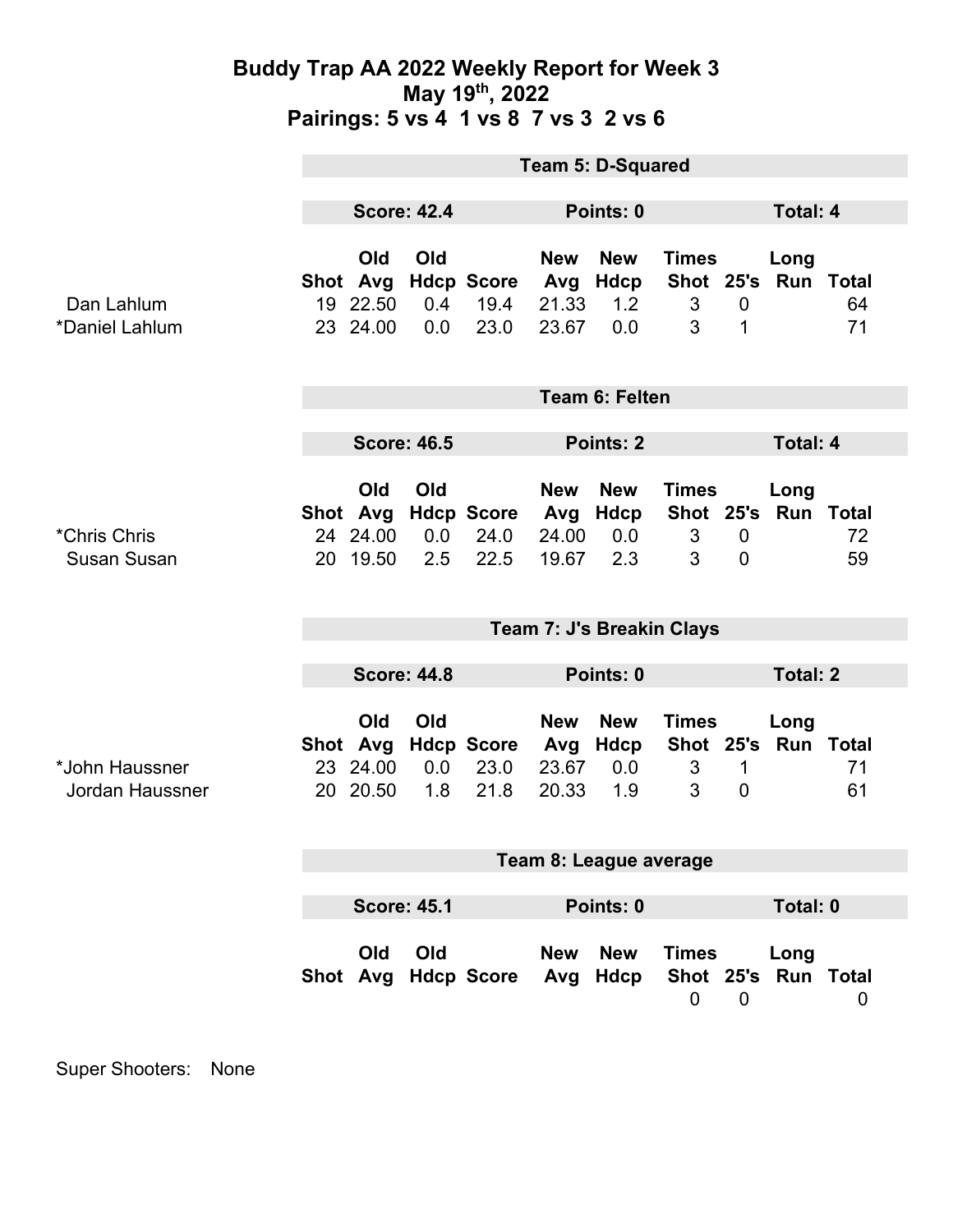## **Buddy Trap AA 2022 Weekly Report for Week 3 May 19th, 2022 Pairings: 5 vs 4 1 vs 8 7 vs 3 2 vs 6**

# **Buddy Trap AA 2022 Team Standings through week 3**

| Team 3 | <b>Team JL</b>           | 5.0 |
|--------|--------------------------|-----|
| Team 6 | <b>Felten</b>            | 4.0 |
| Team 5 | <b>D-Squared</b>         | 4.0 |
| Team 1 | <b>Two Dead Eyes</b>     | 4.0 |
| Team 4 | <b>NB</b>                | 3.0 |
| Team 7 | <b>J's Breakin Clays</b> | 2.0 |
| Team 2 | Double OT 7              | 2.0 |
| Team 8 | League average           | 0.0 |